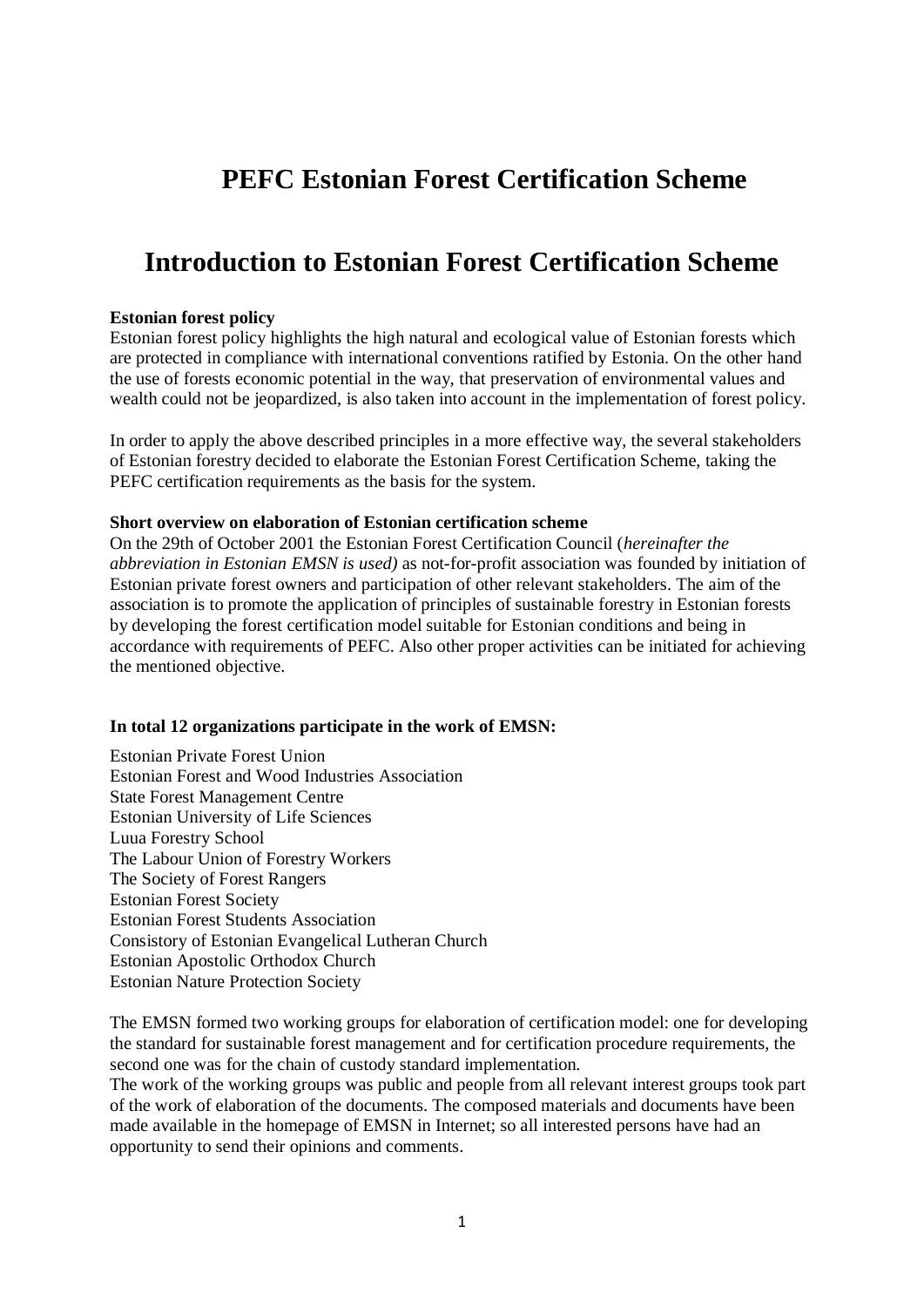### **The objective**

The overall objective of Estonian Forest Certification Scheme is to contribute to the implementation of principles of sustainable forestry in Estonia. The application of the scheme has to guarantee the following of PEFC principles in managing of forests and to ensure to the procurer of the wood, that timber originates from the sustainable managed forests and assure, that the origin of the wood and wooden products with a PEFC label can be verified in each phase of timber chain.

## **Documentary basis**

Estonian Forests Certification Scheme is updated in a full compliance with Estonian law, directed by international conventions ratified by the Republic of Estonia (the Rio convention on conservation of biological diversity and the treaties of International Labour Organization have been taken for the main basis). Besides the following documents have directly formed the documentary basis of this scheme:

- Pan-European Criteria & Indicators for Sustainable Forest Management (Lisbon, 1998);

- Pan-European Operational Level Guidelines;

- PEFC Technical Document, including:

Annex 1: Terms and Definitions PEFC ST 1001:2010 Standard Setting – Requirements PEFC ST 2002:2013 Chain of Custody of Forest Based Products - Requirements PEFC ST 2001:2008 v2 PEFC Logo Usage Rules PEFC ST 1002:2010 Group FM Certification PEFC ST 1003:2010 Sustainable Forest Management – Requirements Annex 6: Certification and Accreditation procedures PEFC GD 1007:2012 Endorsement and Mutual Recognition of National Schemes and their Revision

The standard setting process was carried out in accordance with requirements stipulated in the document "Standard settings - Requirements", PEFC ST 1001:2010 of PEFC Technical Document.

The EMSN is responsible for preparing, accepting and verifying the Scheme documentation (including standards), ensuring its conformity to the PEFCC Technical Documentation and certification bodies notification for forest management and/or chain of custody certification The process of development of certification criteria was initiated by Estonian forest owners and organisations of Estonian forestry sector. All relevant interested parties were invited to participate in the process. Their views were documented and considered in an open and transparent way.

The EMSN arranged first meeting of working groups. The EMSN called in members of the former working groups and as comprehensively as possible other stakeholders of forestry sector. All interested parties were invited to participate in the process. The invited parties represented the different aspects of sustainable forest management and include, e.g. forest owners, forest industry, environmental and social non-governmental organisations, trade unions, retailers and other relevant organisations at national or sub-national level.

The EMSN formed two working groups for elaboration of certification model: one for developing the standard for sustainable forest management and the other one for chain of custody standard. The EMSN approved the working plan for the Scheme revision setting and maintaining.

The EMSN discussed the fundamental principles and timetable for revision and setting of Scheme documents, including setting of PEFC Forest management standard for Estonia and PEFCC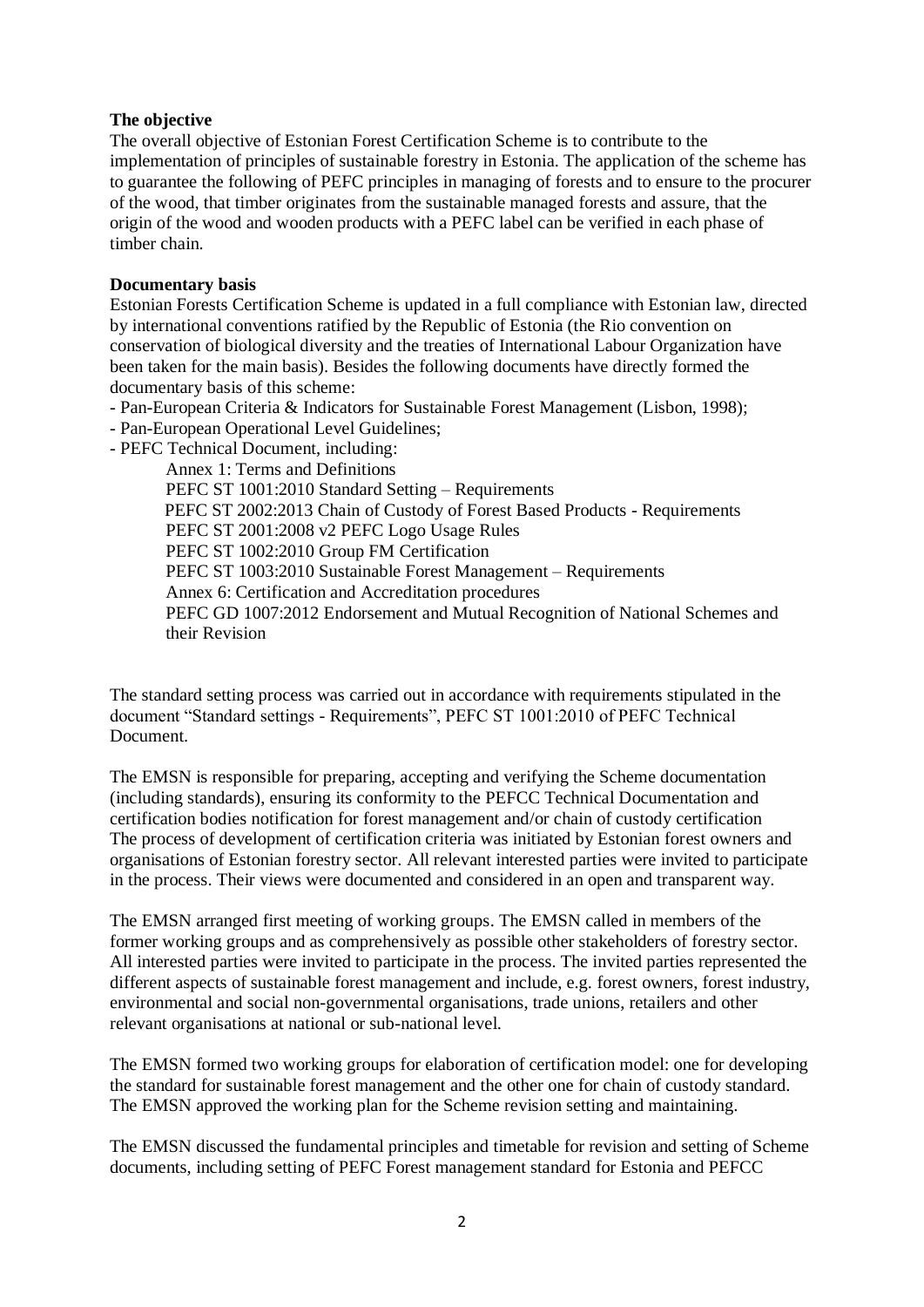Technical Document PEFC ST 2002:2010, currently replaced by PEFC ST 2002:2013 "Chain of Custody of Forest Based products – Requirements".

Participation in the working groups was organised according to its respective consensus. Each party participating in the working group had equal opportunity to influence on the final result of the work.

Decisions in working groups were made on basis of consensus.

1. Each working group elected a chairman who co-ordinates the work of the working group. The chairman had a solid understanding on the Estonian forestry and forest certification as well as a capacity for organizing and chairing the working group meetings.

2. Meetings of the working group were convoked by the chairman of the working group

3. All members of the working group and board of EMSN were informed about time, place and agenda of the meeting in a reasonable time before meeting.

4. All meetings were documented and minutes of the meetings were sent to all interested bodies.

5. Working groups elaborated the parts of standard through open and transparent discussions.

6. Working group presented to the board of EMSN the parts of the standard after having found consensus on the content of the documents.

7. All documents of Estonian forest certification scheme were approved by the board of EMSN.

All the Estonian PEFC Scheme documentation is available in Estonian Forest Certification Council webpage www.pefc.ee.

## **SETTING THE STANDARDS**

In the 20 November, 2012 Estonian Forest Certification Council took the decision to adopt the PEFCC Technical Document PEFC ST 2002:2010, currently replaced by PEFC ST 2002:2013 "Chain of Custody of Forest Based products – Requirements" and PEFC ST 2001:2008 – PEFC Logo Usage Rules – Requirements.

After the discussion open voting decided to whole adopt the PEFCC Technical Document PEFC ST 2002:2010, currently replaced by PEFC ST 2002:2013 "Chain of Custody of Forest Based products – Requirements" as the PEFC chain of custody standard for Estonia. The result of voting: for  $-7$ , against  $-0$ , abstaining  $-0$ .

Estonian Forest Certification Council made the decision about PEFC Forest management standard for Estonia setting:

1. The procedures should be consistent with the PEFCC requirements, which are described in PEFCC Technical Documentation int. al. Technical Document (with annexes) and with relevant ISO regulations.

2. PEFCC requirements and procedures are adopted to Estonian conditions, based on forest management sustainability criteria, which are described in Pan-European Operational Level Guidelines for Sustainable Forest Management (PEFCC reference document -

http://www.pefc.org/images/stories/documents/pefctechnical/MCPFE-PECSFM.pdf)) and Pan-European Criteria and Indicators for Sustainable Forest Management (PEFCC reference document - http://www.pefc.org/images/stories/documents/pefc-technical/MCPFEPEOLG.pdf).

The work on revising the PEFC Scheme, including the Forest management standard for Estonia started already in March 2009, when the PEFC Scheme revision document was drafted and published on the EMSN webpages. Public announcement of the scheme revision was made on EMSN webpage in March 2009.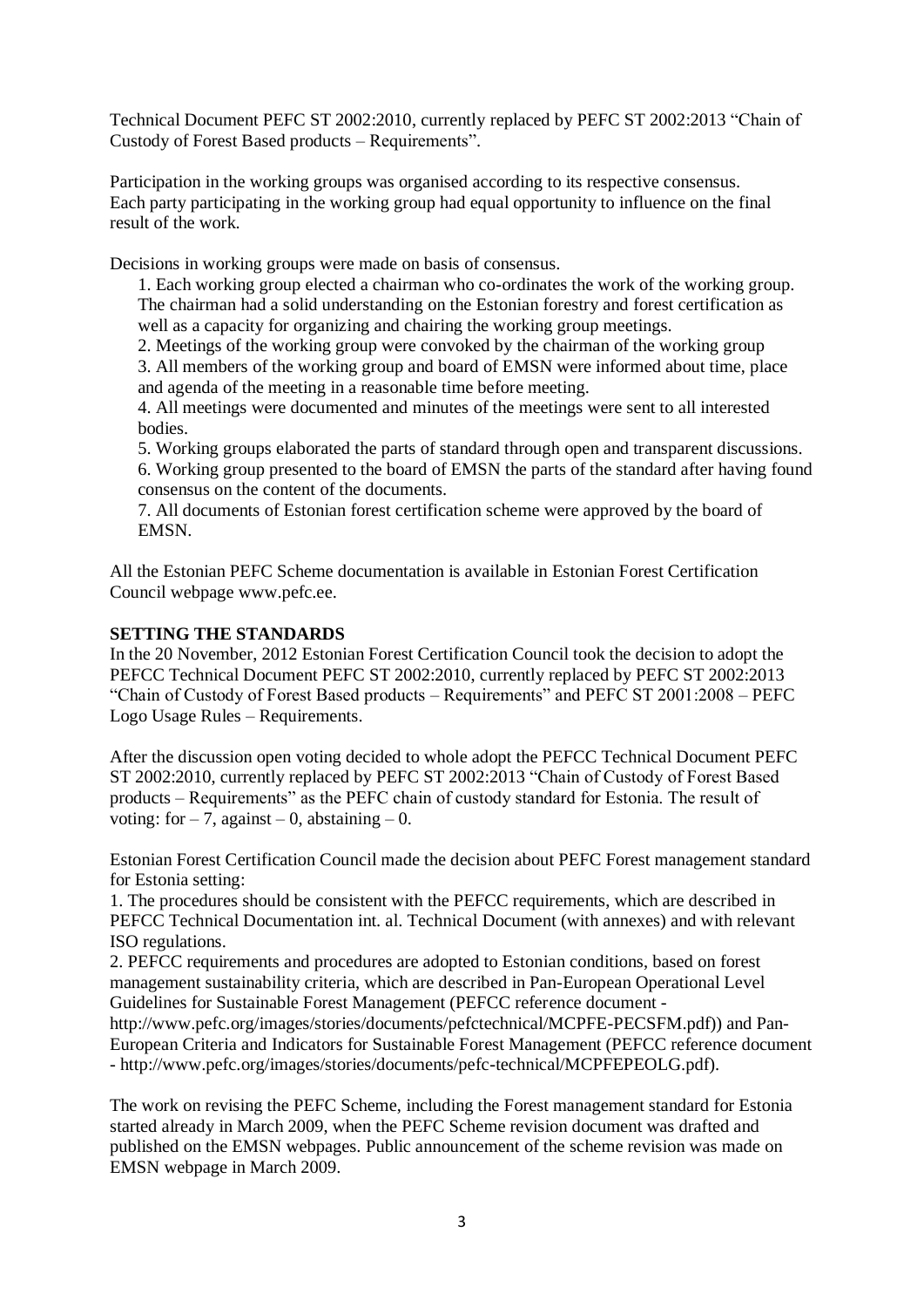The following milestones of the revision process may be outlined:

- 1. 26.03.2009 PEFC Scheme revision document published on EMSN webpage, first call for public participation in the scheme revision
- 2. 2009-2010 Internal review and gap analysis of the PEFC Estonian Scheme documents
- 3. 01.06.2010 EMSN General Assembly decision to form working group for the Scheme revision and appoint members of the working group.
- 4. 09.11.2010 PEFC Scheme revision working group meeting
- 5. 02.12.2010 PEFC Scheme revision working group meeting
- 6. 05.02.2012 PEFC Scheme revision working group meeting
- 7. 04.01.2012 Second call for participation in the revision of the PEFC Forest Management Standard for Estonia
- 8. 20.02.2012 Commencement of public consultation of PEFC Forest Management Standard for Estonia
- 9. 10-17.04.2012 Three public seminars to disseminate information about the revised PEFC FM and COC standard
- 10. 14.05.2012 Review of the results of public consultation on the Estonian forest management standard and decision to consider the standard ready for approval by the EMSN
- 11. 20.09.2012 Approval of the standard by the EMSN

The draft project of the PEFC Forest management standard for Estonia was prepared by Allan Sims, who has a PhD from Estonian University of Life Sciences. The draft project was published on the EMSN webpage – [www.eramets.ee,](http://www.eramets.ee/) now [www.pefc.ee](http://www.pefc.ee/) and sent out to all members of Estonian Forest Certification Council.

The working group started to work with the draft standard and revised it as was deemed necessary and appropriate by the members of the working group.

All the proposals for changes (each remark separately) were discussed in detail in working group open meetings and exchanging the information in the internet. Two working drafts of the PEFC Forest management standard for Estonia were created.

On February  $5<sup>th</sup>$ , 2012 the decision was made at the working group meeting to put the draft forest management standard out for a 60-days public consultation process.

The public consultation process of the draft PEFC Forest management standard for Estonia was held from 20 February to 14 May 2012. During this period, the draft project of the PEFC Forest management standard for Estonia together with suggestions submitting form was posted at the EMSN webpage – [www.eramets.ee](http://www.eramets.ee/) and an announcement was sent out to the loodusaeg mailing list about the commencement of the public consultation process

The suggestions and proposals to the draft PEFC Forest management standard for Estonia were submitted from four organizations: *Estonian University of Life Sciences, Estonian Forest Society, State Forest Management Centre and Estonian Private Forest Union.*  The working group was carried out an analysis on all received remarks, proposals and suggestions.

EMSN working group assessed proposals with explanations and sent back to these four organizations, which submitted them.

In the 20 September, 2012 at the EMSN board meeting a discussion was held on the draft PEFC Forest management standard for Estonia. After the discussion the members of the EMSN board in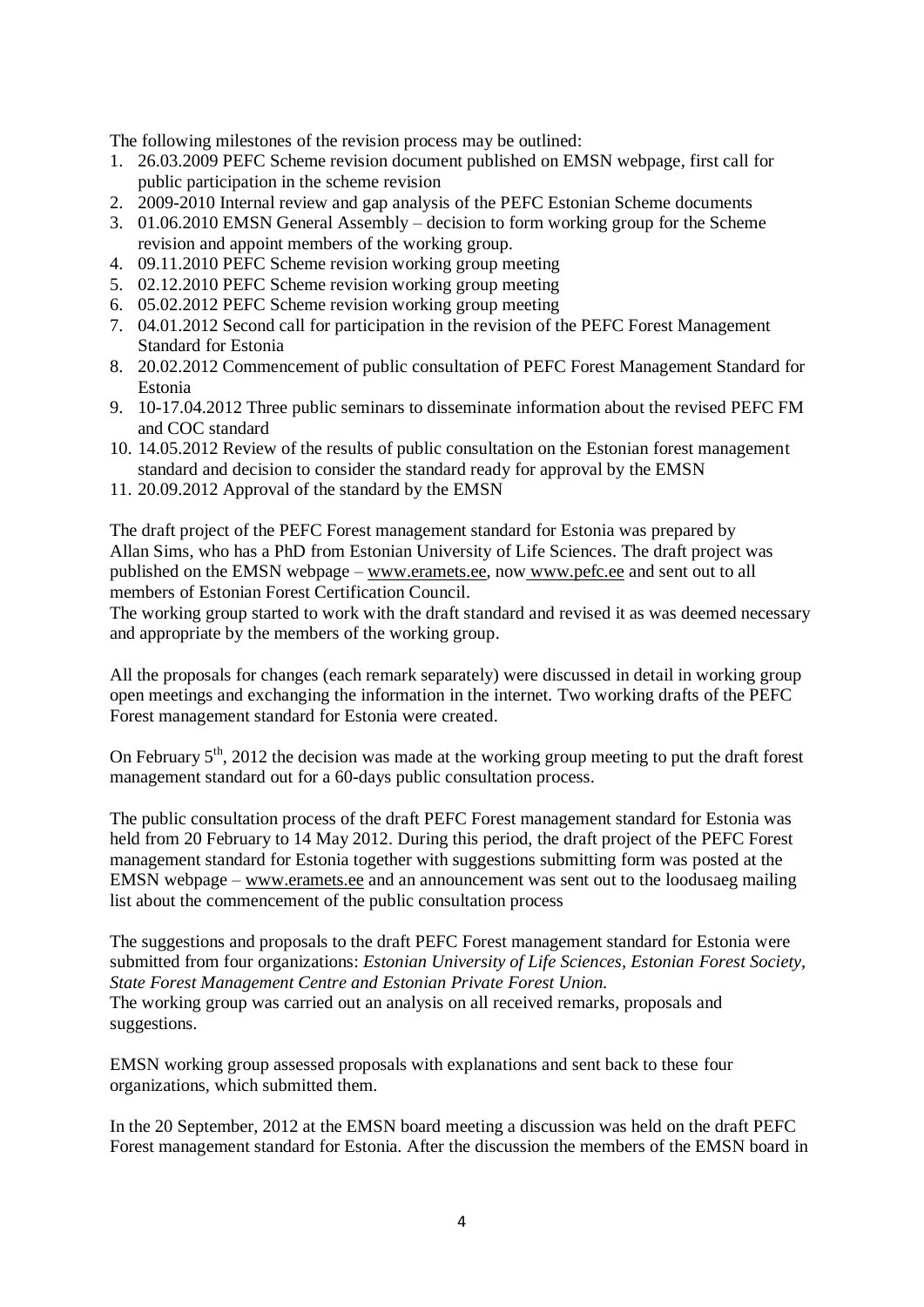open voting decided to unanimously approve the PEFC Forest management standard for Estonia. The result of voting: for  $-6$ , against  $-0$ , abstaining  $-0$ .

The final version of the Scheme documentation was approved by the EMSN in the 20 September 2012 including:

∗ PEFC EST 2 – The procedure requirements for the certification of forest management and chain of custody

∗ PEFC EST 3 –The qualification criteria for external auditors and certification bodies, and certification procedures

∗ PEFC EST 4 – Guidelines for Certification Bodies and Auditors to conduct FM and CoC Certification

\* PEFC EST FM standard

\* PEFC EST – Notification of Certification Bodies for Chain of Custody and Forest Management Certification in Estonia against the requirements of the Estonian Forest Certification scheme was approved by the EMSN on 10 April, 2014

### **Terms and Definitions**

**accounting of material flows:** A procedure with which the origins of various raw material types that have been used in making a product can be determined based on accounts concerning wood flows during the procurement and industrial processing.

**accreditation**: A procedure by which an authoritative body gives formal recognition that a body or person is competent to carry out specific tasks. (EN45020)

**accreditation body**: A body that conducts and administers an accreditation system and grants accreditation. (EN 45020)

**amendments to standards induced by the National Governing Bodies:** When PEFC endorsed standards are further elaborated at the national level, the amendments made shall be informed to the PEFC Council, who decides on their endorsement.

**amendments to standards induced by the PEFC Council**: When the PEFC Council amends or elaborates its requirements for standards or standard setting, the National Governing Bodies shall make the respective amendments to the national standards and get them approved according to the national rules on standard setting. The revisions made are submitted to the PEFC Council for approval.

**applicant**: is a legal entity (individual or organisation) that has the right to submit an application.

Note: the term "applicant" is used throughout the PEFC documentation to indicate a legal entity applying for (i) forest management certification, (ii) chain of custody certification or (iii) endorsement of a national or sub-national scheme.

**audit**: Systematic and objective activity to find out the extent to which requirements related to an agreed subject matter are fulfilled, performed by one or more persons who are independent of what is audited. (ISO 9000)

**auditee**: A forest owner, an organisation, or a group of forest owners, organisations and other actors operating in a defined forest area, to be audited. (ISO 9000)

**audit evidence**: Verifiable observations, information, records or statements of fact that establish the basis for conformance assessment. (ISO 9000)

**auditor**: A person who has the qualification to perform audits. (ISO 9000)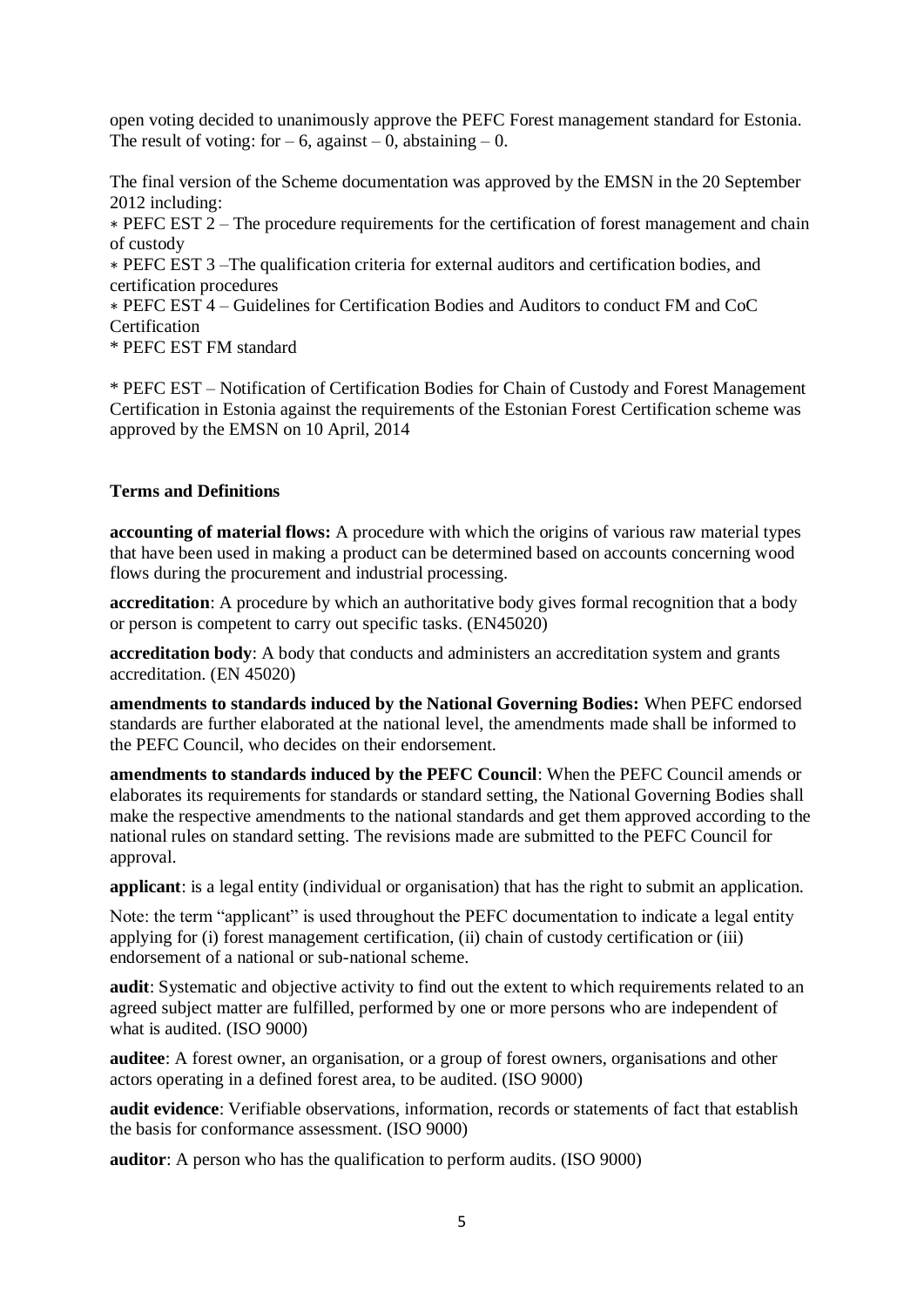**audit plan**: A plan jointly prepared by the applicant and certification body for carrying out an audit. (ISO 9000)

**audit report**: A report on observations on the compliance of operations with the criteria. The report focuses on information on non-conformities. (ISO 9000)

**audit team**: A group of auditors, or a single auditor, designated to perform a given audit. The audit team may also include technical experts and auditors-in-training. (ISO 9000)

**batch**: The quantity of wood raw material or of intermediate or finished product which is quantified as being work in progress between the first day and the last day of the relevant batch period and subsequently delivered as an identified batch or parts of a batch to one or more processors, traders or users.

**batch period**: The period within which a batch of wood material is processed, or a batch of finished product covered by this standard is manufactured, within a single processing or manufacturing plant, which shall normally be an identified maximum period of 12 months commencing on any day on which the relevant batch enters into processing as work in progress. The batch period relating to a specific phase or activity in the chain of custody may be standardised in national, regional or sectoral chain of custody rules if appropriate.

**certificate**: A document issued under the rules of a certification system, providing confidence that a duly identified product, process, or service, is in conformity with a specified standard or other normative document. (EN 45020)

**certification**: A procedure by which a third party gives written assurance that a product, process or service conforms to specified requirements. (EN 45020)

**certification body**: An independent third party that assesses and certifies organizations with respect to forest management or chain of custody standards and any supplementary documentation required under the system.

**certified forest**: A forest area to which an independent certification body has granted certification.

**chain of custody of wood**: All the changes of custodianship of forest products, and products thereof, during the harvesting*,* transportation, processing and distribution chain from the forest to the end-use.

**continual improvement**: A process of enhancing the management system and performance to achieve improvements in economic, environmental and social aspects of forest management.

**controversial sources:** Illegal or unauthorised harvesting such as harvesting in forest areas protected by law as well as in forest areas officially published by government authorities (or body with the legal authority to do so) as planned to become strictly protected by law, without the government authorities (or the body with the legal authority to do so) giving permission to harvest.

**criterion**: Requirement against which conformity assessment is made.

**dispute settlement body**: A body charged with handling appeals of decisions, disputes and complaints.

**environment**: Surroundings in which an organization operates, including air, water, land, natural resources, flora, fauna, humans and their interrelation (ISO 14004)

**environmental impact**: Any change to the environment, whether adverse or beneficial, wholly or partially resulting from an organization's activities, products and services (ISO 14004)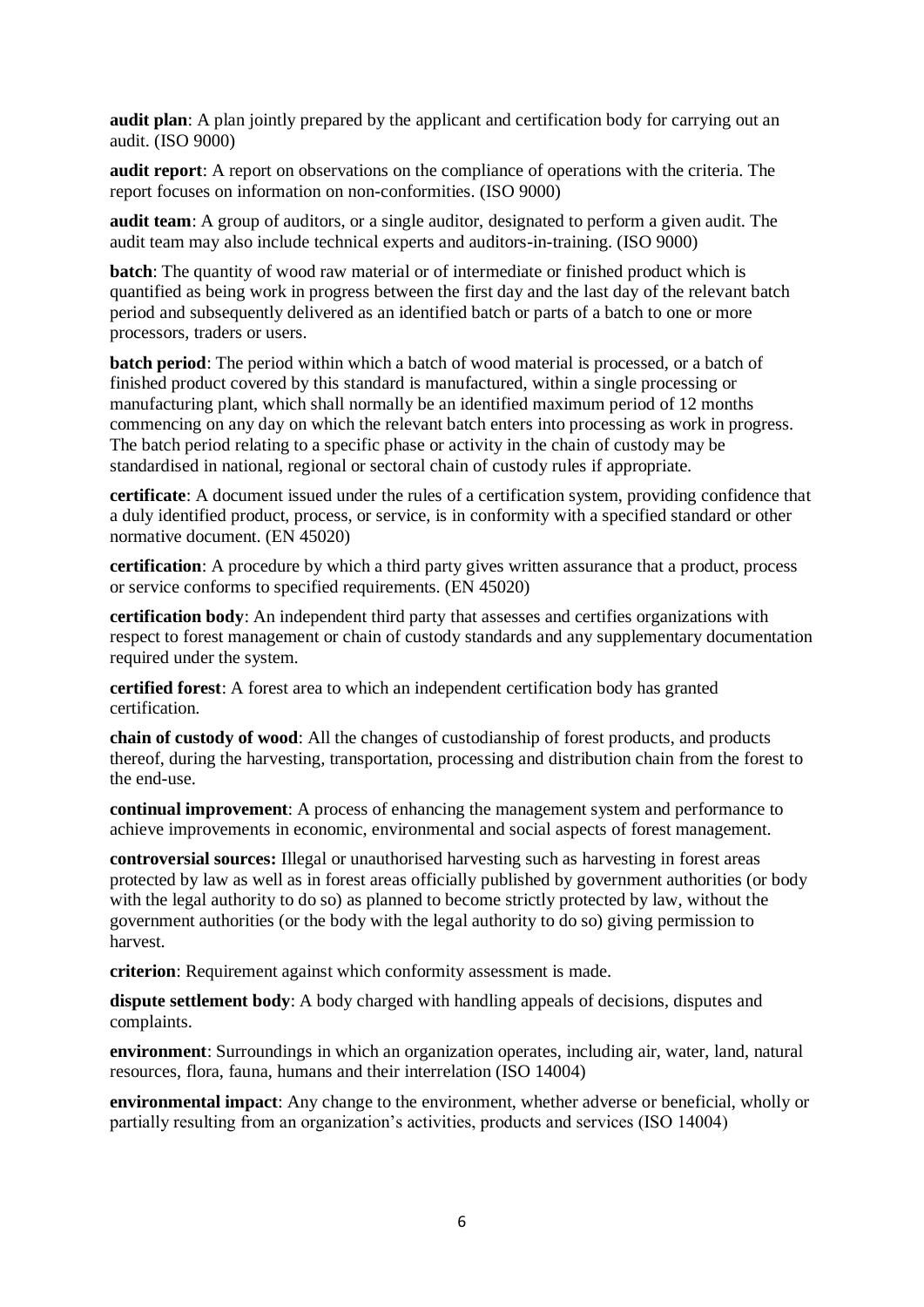**environmental management system**: That part of the overall management system that includes organizational structure, planning activities, responsibilities, practices, procedures, processes and resources for developing, implementing, achieving, reviewing and maintaining the environmental policy of an organization (ISO 14004)

**forest certification**: A procedure to assess the quality of forest management in relation to the criteria of a forest management standard.

**forest certification scheme**: Set of standards, guidelines and rules covering forest management criteria, chain of custody of wood requirements (where applicable), certification arrangements and procedures and requirements for certification bodies.

**forest manager**: An individual or organisation that is responsible for the management planning and supervision of operations in a forest area.

**forest owner**: An individual or organisation that has the registered property rights over a forest area. (state, industry or private)

**group forest certification**: Certification of forest management of a group of small and medium sized forest owners under one certificate

**group chain of custody certification:** Certification of chain of custody of a group of small and medium size enterprises under one certificate.

**indicator**: A quantitative or qualitative parameter which can be assessed in relation to a criterion. It describes objectively and unambiguously a relevant element of a criterion.

**industrial by-products**: Wood based material in the form of sawdust, fibrous wood, printers' offcuts, solid-wood off-cuts or composite wood off-cuts resulting from any wood transformation or manufacturing process and which may be reclaimed and recycled as raw material for manufacturing process, or burned. Various materials belonging to this category are defined in details in customary definitions of the business in question.

**industrial co-products**: A class of virgin wood consisting of chips, slabs, sawdust and the like co-produced with the cutting of sawn wood or veneer log from the round wood log and used as materials for industrial processing or other commercial applications. Industrial co-products are comparable to virgin fibre when determining the percentage of certified raw material. Various materials belonging to this category are defined in details in customary definitions of the business in question

**label**: A claim which indicates certain aspects of a product.

**labelling**: Usage of labels (on- or off-product labels) in connection of products in order to communicate their properties.

**life cycle analysis**: An analysis concerning consecutive and interlinked stages of a product system, from raw material acquisition or generation of natural resources to the final disposal ("from the cradle to the grave"). It includes production of raw materials, the production, processing, storage, transport of materials, and use, recycling and disposal.

**non-conformity**: Situation in which the audit evidences indicate that operations are not carried out in compliance with a certification criterion.

**normative document**: a document that provides rules, guidelines or characteristics for activities or their results. It covers such documents as standards, technical specifications, codes of practice and regulations.

**off-product label**: Information conveyed by a supplier by documentary means other than an onproduct label, concerning the nature or classification of the material in a batch.

**on-product label**: A merchandising label attached to a product or a package of products.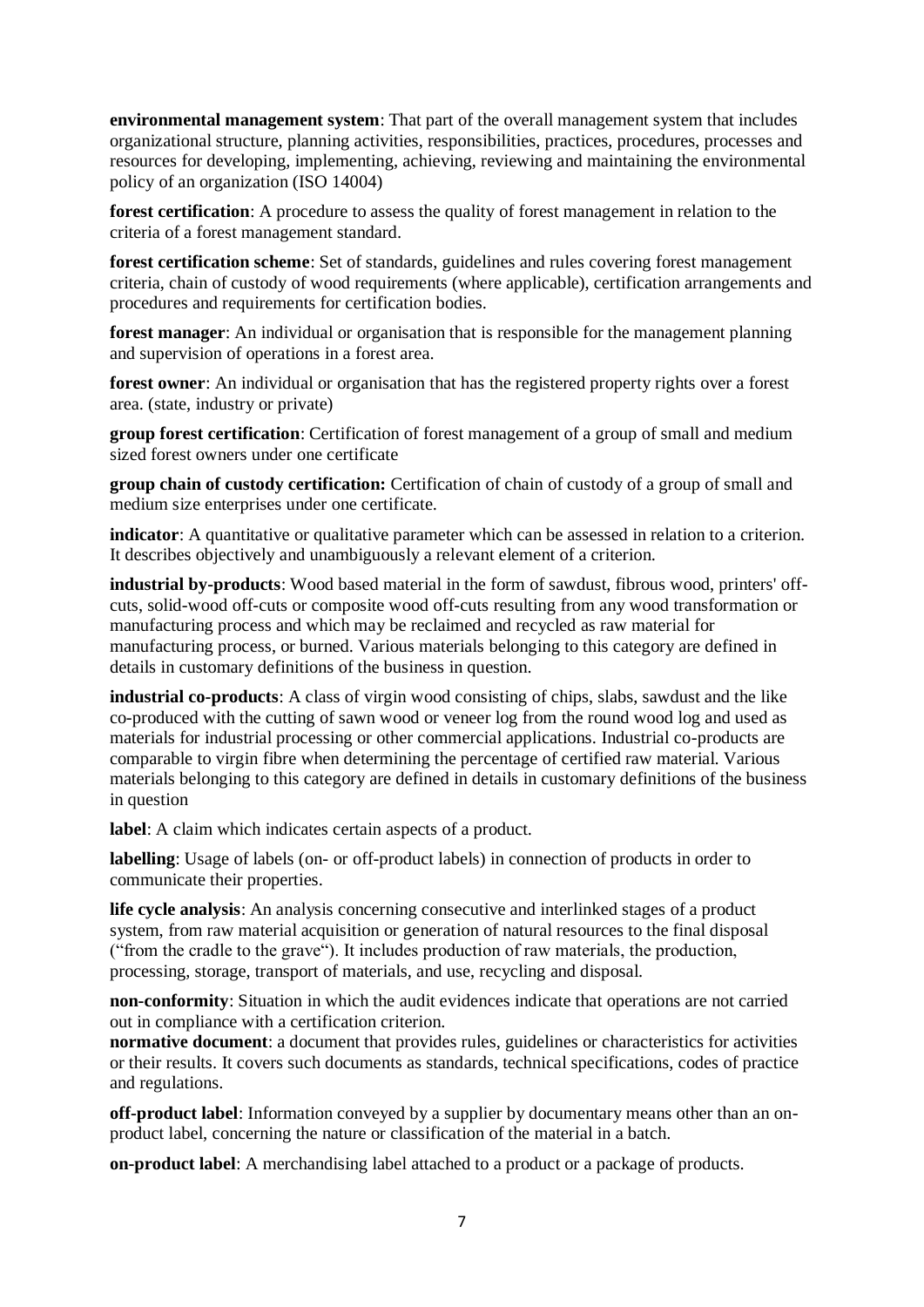**organisation**: Company, corporation, firm, enterprise, authority or institution, or part or combination thereof, whether incorporated or not, public or private, that has its own functions and administration (ISO 14004).

**origin**: The forest from which the wood and wood based raw material of products originate. The origin shows whether the forest management is certified or not. The origin may be verified with systems based on inventory control and accounting of wood flows or physical separation.

**periodic review of a standard:** Complete revision of the standard within a defined time frame to ensure that the current knowledge is taken into consideration in the standard and that it is well adapted to the local/regional conditions.

**production forest**: A forest which is available for wood supply and other uses.

**physical segregation**: A procedure in which various raw material types of different origin are kept separate so that the origin of the raw material used in making a product is known.

**recycled wood and wood fibre**: Recycled wood/fibre in the form of either reclaimed preconsumer by-products from processes in manufacture where these are not traceable to virgin wood raw material sources, or reclaimed post-consumer wood/fibre which after reclamation is recycled into the chain of commercial supply and reduced to a raw material form. Normally classified in a list of Standard Grades

**regional forest certification:** Certification of the forests within delimited geographic boundaries, being applied for by the authorised organisation for the specified region and providing voluntary access for the participation of individual forest owners and other actors.

**rolling average**: The batch period is calculated as a rolling average in order to avoid remarkable seasonal variation. This means that if a manufacturer has a batch period of six months and the basic monitoring period is one month, the batch period is calculated monthly as an average of previous six months.

**single issue-label**: A label, which states something only on one property of the product (e.g. management of the forests which are origins of the wood raw material used in the product)

**stakeholder, interested party**: An individual or group of individuals with a common interest, concerned with or affected by the operation of an organisation (ISO 14004)

**standard**: A document established by consensus and approved by a recognized body, that provides, for common and repeated use, rules, guidelines, or characteristics for activities or their results, aimed at the achievement of the optimum degree of order in a given context. (EN 45020) **surveillance audit**: An audit carried out to verify that the corrective action requirement has been implemented.

**sustainable forest management (SFM)**: The stewardship and use of forests and forest land in a way and at a rate, that maintains their biodiversity, productivity, regeneration capacity, vitality and their potential to fulfil now and in the future, relevant ecological, economic and social functions, at local, national and global levels and does not cause damage to other ecosystems. (MCPFE)

**technical expert**: A person who provides specific knowledge or expertise to the audit team, but who does not participate as an auditor.

**third party**: person or body that is recognized as being independent of the parties involved, as concerns the issue in question (EN 45020)

**virgin wood/fibre**: Wood/fibre, whether in the form of round wood, chips, sawdust, fibrous wood, not yet subjected to industrial processing.